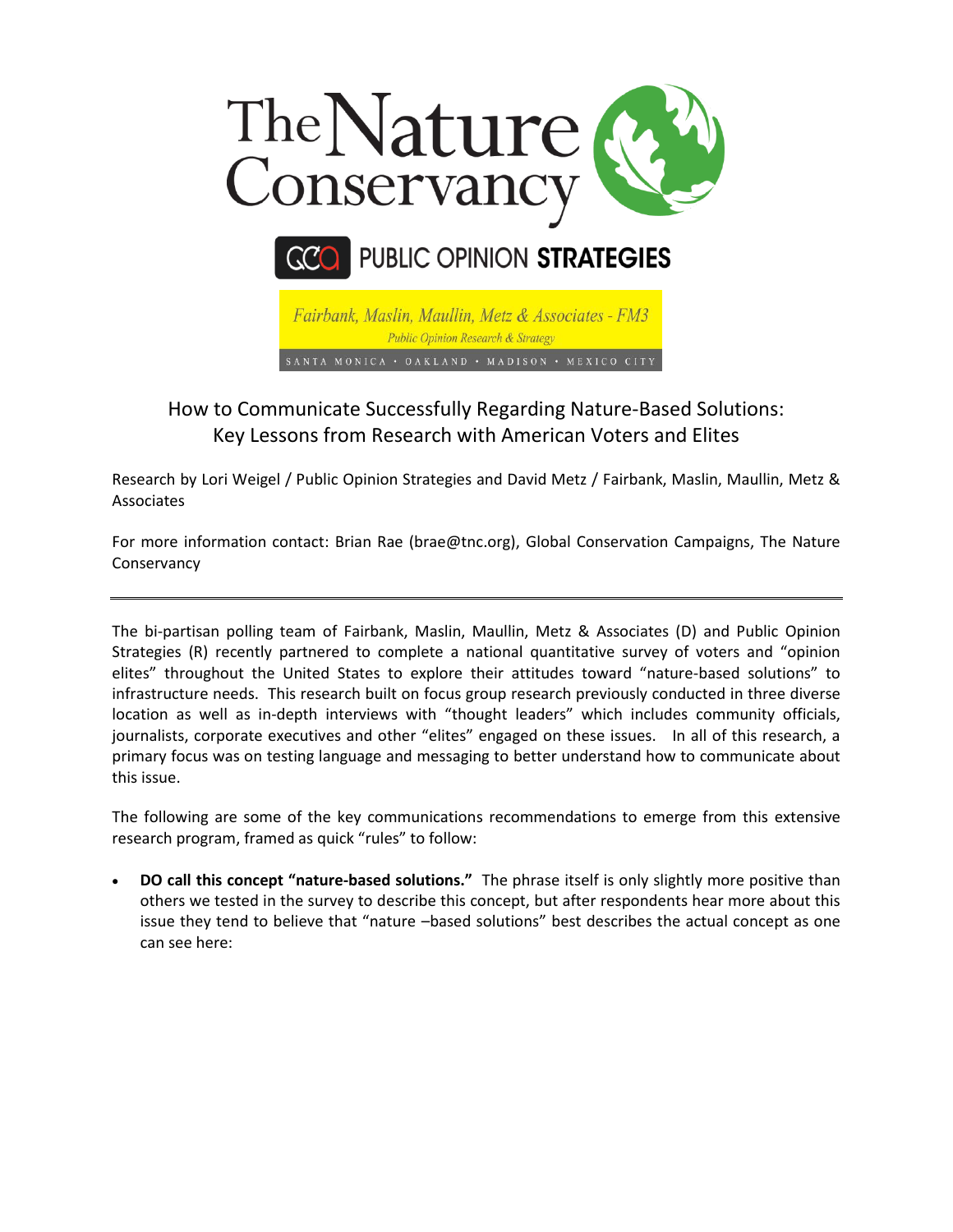| <b>Best Description of Concept</b><br><b>Ranked by Voters</b> | <b>Voters</b> | <b>Opinion Elites</b> |
|---------------------------------------------------------------|---------------|-----------------------|
| <b>Nature-based solutions</b>                                 | 43%           | 39%                   |
| <b>Natural Defenses</b>                                       | 21%           | 18%                   |
| Natural Infrastructure                                        | 17%           | 24%                   |
| <b>Green Infrastructure</b>                                   | <b>14%</b>    | <b>14%</b>            |

Importantly, most voters just do not think in terms of "infrastructure." The most top-of-mind association is to roads or transportation, which lacks a direct connection to these issues. Even when respondents "get" the comparison, it seems less personal and goal-oriented than finding a "solution."

Thought leaders were more divided over the best phrase, in part because some were already accustomed to other phrases like "natural infrastructure." They also are more used to thinking in terms of infrastructure needs and comparing the costs of infrastructure to other potential needs in the community.

Note that "natural" solutions was not as positive, as a number of focus group respondents thought that it sounded more like holistic medicine or an organic food product. We occasionally encountered this association in reaction to "nature-based solution," but far less often given that "natural" had stronger connections to consumer products and how they are marketed.

- **DO NOT say "green."** We continue to see that many voters think of "green" as over-used and related to marketing products. While some certainly have positive associations, the divisions in reactions clearly mean that using this word risks turning off and alienating these voters. The most positive reception to "green" came from journalists we interviewed, but the word was still viewed less favorably among the other thought leaders.
- **DO position nature-based solutions as complementary to engineering solutions.** We consistently saw a more positive response when we talked about the way nature-based solutions could complement and work with engineered solutions or existing man-made infrastructure. This dynamic was evident when we asked survey respondents to choose whether they would prefer investing in nature-based solutions, engineered solutions or both, and a majority chose "both" as seen here:

| <b>Preferred Method For</b><br>Problem-solving | <b>Voters</b> | <b>Opinion Elites</b> |
|------------------------------------------------|---------------|-----------------------|
| The engineering solution                       | <b>14%</b>    | <b>15%</b>            |
| The nature-based solution                      | 24%           | 21%                   |
| A combination of the two                       | 56%           | 61%                   |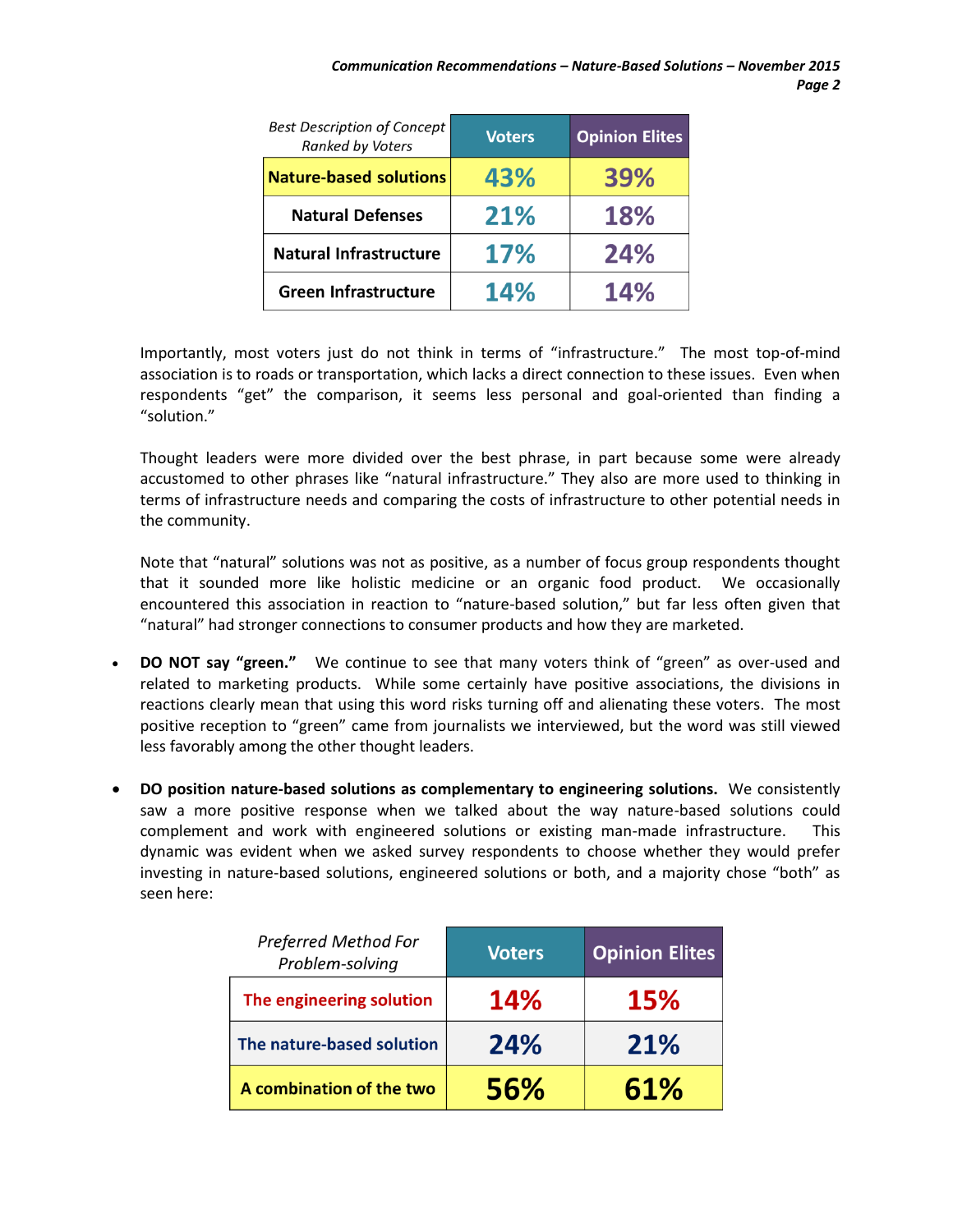- **DO talk about how communities can make better-informed choices if they are considering naturebased solutions along with engineered solutions.** We saw overwhelming support for the idea of requiring that when "local communities are considering investments in new infrastructure, they must also examine existing scientific and economic data to evaluate the costs and benefits of protecting natural areas and using similar nature-based solutions that would provide equivalent benefits to the community." That concept was so popular partly because we explained that it would then allow communities "to make an informed choice about whether to invest in nature-based solutions, man-made infrastructure, or a combination of the two." That idea of having all the information in order to make an informed choice resonated strongly in the focus groups.
- **DO use examples in explaining the concept of "nature-based solutions."** Voters essentially required hearing an example or two in order to better grasp this concept. And even after having some tangible examples, messaging that reiterated the benefits of nature and how it can help solve problems their community might be facing still rated as some of the most compelling. As the following graph illustrates, the three top messages for voters all provide a clear example of a naturebased solution:

| Top 3 Support Messages %Very Convincing                                                                                                                                                                                                                                                                                                                                                                                                                                                                                                                                                                       |     |  |
|---------------------------------------------------------------------------------------------------------------------------------------------------------------------------------------------------------------------------------------------------------------------------------------------------------------------------------------------------------------------------------------------------------------------------------------------------------------------------------------------------------------------------------------------------------------------------------------------------------------|-----|--|
| We spend billions every year to treat our drinking water. But it is more cost effective and simpler<br>to prevent water pollution naturally – by protecting and restoring areas around sources of<br>drinking water like wetlands -- than it is to treat water after it has been contaminated.                                                                                                                                                                                                                                                                                                                | 40% |  |
| Including nature-based solutions as a key part of community planning provides a wide range of<br>benefits to communities. For example, healthy forests help protect drinking water at the source,<br>can reduce or avoid costs of filtering and cleaning water, enhance the quality and taste of drinking<br>water, and improve the quality of life by providing places for relaxation and recreation close to<br>where people live. Natural infrastructure can be used in conjunction with concrete and steel built<br>infrastructure to cost-effectively deliver safe drinking water to millions of people. |     |  |
| In coastal states, wetlands are the first line of defense to slow down and absorb storm surges and<br>hurricane winds. Yet, every day, states along the Gulf Coast lose huge areas of coastal wetlands.<br>We need to recognize the value natural areas like wetlands have in protecting communities - both<br>from catastrophic storms and the billions of dollars in damage they cause.                                                                                                                                                                                                                     | 37% |  |

While it is not often possible in practice to get voters to focus in on an issue for as long as they do in focus groups, we did see the value of the case studies and video examples we tested in those groups (highlighting examples from Cape May, NJ; Bloomington, IL; and Northern AZ forests). Whenever possible, providing these types of regionally comparable examples and a case study of how a community benefited from this approach is incredibly powerful.

 **DO talk about communities; NOT cities.** We heard quite clearly that "community" is often a more applicable term than is "city." Everyone in our focus groups thought of themselves as living in a community. Only those living in a city proper – such as a couple of respondents in Miami – thought of themselves as living in a "city." "Community" also implies the people residing there, and not just the geographic location. It also can have positive connotations related to people working together which are not evoked by "city."

Importantly, we also saw that some respondents think of a "city" as a space dominated by buildings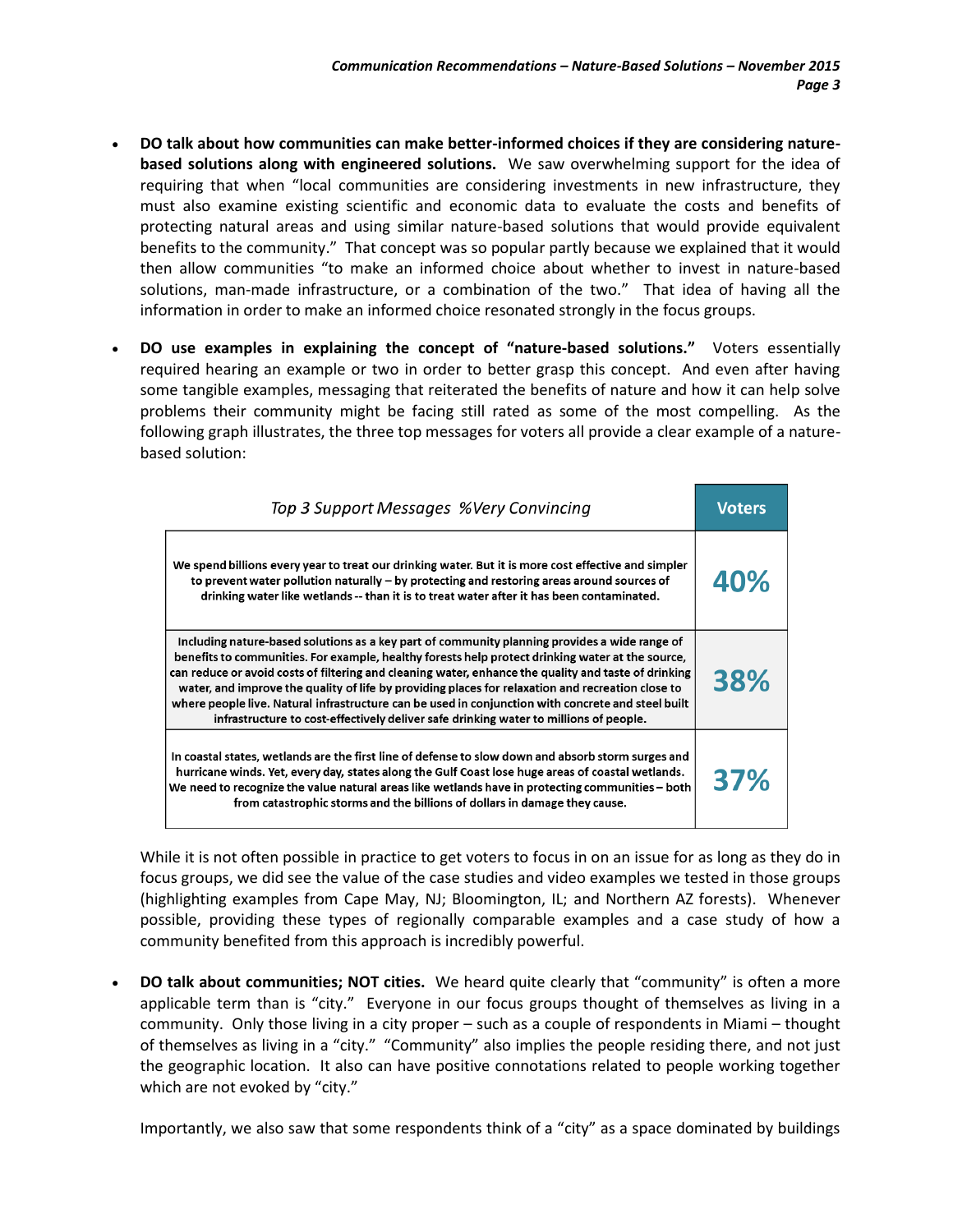and concrete, which often was lacking in nature. Therefore, we heard comments that a "natural city" was an oxymoron, for example.

- **DO NOT talk about how government agencies or entities could use this approach – instead focus on how it affects communities.** Even just the mention of "government agencies" in the focus groups derailed some more conservative voters who began to see it through a "big government" lens of concern. Keeping the focus on how it affects communities appears to be far more important – and less confusing – than focusing on the entity implementing these solutions.
- **DO NOT talk about "resilience" except with thought leaders.** We have now tested the word "resilience" or "resilient" in a dozen groups for TNC in six cities and in eight other groups on a complementary topic with exactly the same less than enthusiastic and often confused reaction. Resilient implies that something negative has happened and the community is "bouncing back" from that negative event. Therefore, some respondents point to the fact that there is an implicit negative associated with "resilience." As one survey respondent explained in defining a "resilient city" as "a city able to bounce back from problems, (but) instead of being resilient it would be better if it didn't need to be resilient but instead made efforts at prevention of problems."

That said community leaders and elites recognize problems will inevitably come up, and therefore resilience has more positive connotations of having planned well for the inevitable.

 **DO talk about having "safe" or "sustainable" communities**. It is clear that "safe" adds a significant increase in positive regard when added to one of the phrases. Unfortunately, while "healthy" has very positive connotations, those are often not related to the issue at hand. Instead, voters often think of physical health, such as a community seeking to reduce obesity.

| <b>Mean Rating of Terms</b><br><b>Ranked by Voters</b> | <b>Voters</b> | <b>Opinion Elites</b> |
|--------------------------------------------------------|---------------|-----------------------|
| <b>Healthy and safe communities</b>                    | 64.9          | 70.7                  |
| <b>Healthy communities</b>                             | 57.5          | 67.6                  |
| Sustainable communities                                | 55.6          | 61.7                  |
| <b>Sustainable cities</b>                              | 55.3          | 63.4                  |
| <b>Naturally resillient communities</b>                | 52.7          | 58.1                  |
| <b>Resilient Communities</b>                           | 52.5          | 60.2                  |
| <b>Natural communities</b>                             | 50.8          | 54.9                  |
| <b>Resilient cities</b>                                | 49.5          | 53.4                  |

It is worth noting that in other recent research we have tested language about "prepared" communities, and in places where there is a specific challenge, this language has tested even better than "safe." Therefore, we would strongly suggest considering employing descriptions like "floodprepared communities" or "fire-prepared communities" where applicable.

 **DO stress how nature-based solutions are a way for communities to be proactive and costeffective in responding to challenges.** Opinion elites consistently responded very positively to messages which focus on the proactive nature of this approach. Of all the messages we tested one of the most positive with voters and opinion elites is a message which we have seen resonate in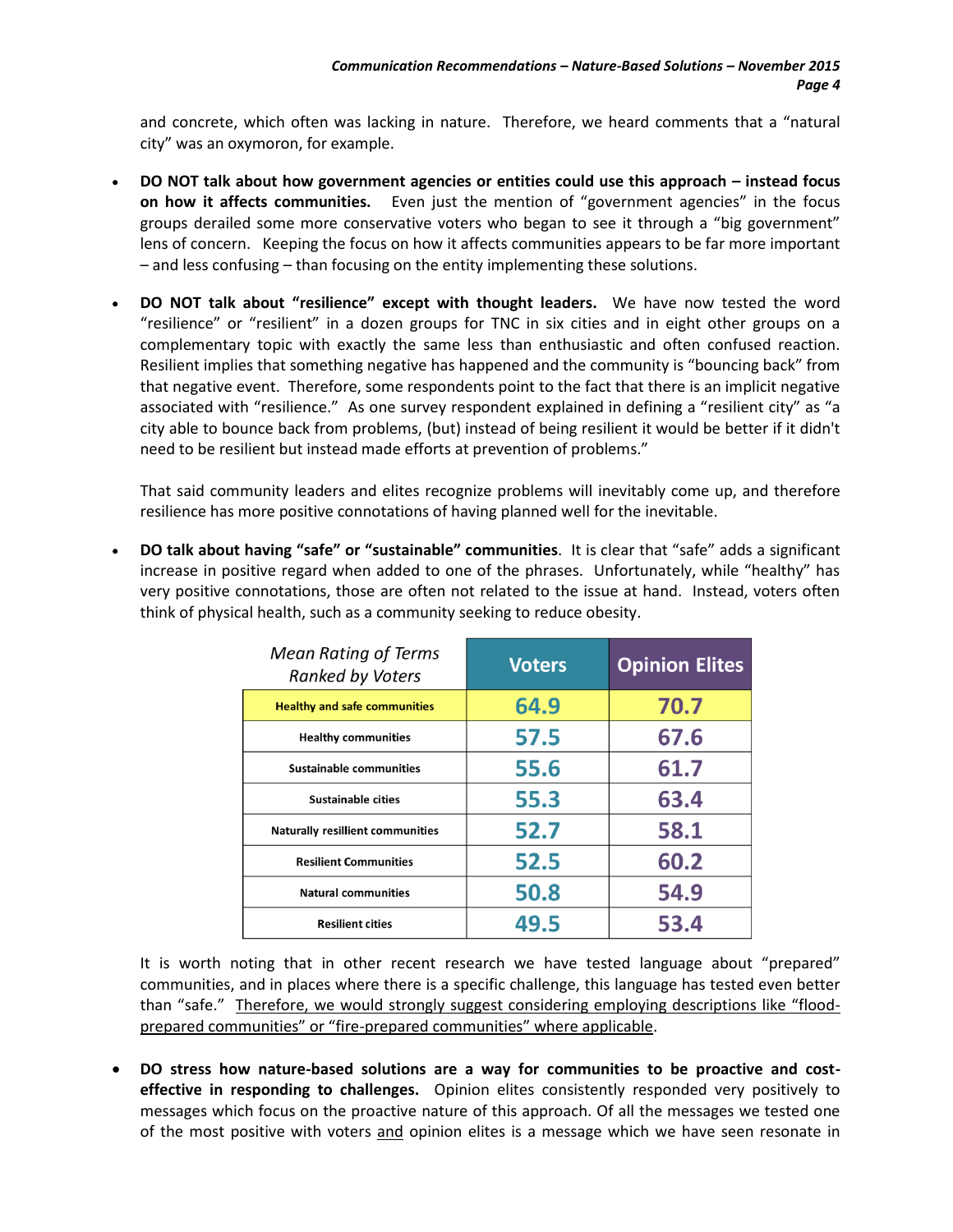previous research on behalf of TNC as well:

| Smart planning and preparation through investments in                                                                                                                                                                                                                                               | <b>Voters</b>                   |  |
|-----------------------------------------------------------------------------------------------------------------------------------------------------------------------------------------------------------------------------------------------------------------------------------------------------|---------------------------------|--|
| nature-based solutions before a disaster<br>strikes is a better investment than costly emergency<br>response and clean-up afterward. A<br>FEMA-funded study found that for every \$1 invested to<br>reduce our risk from disasters before they<br>occur, we save roughly \$4 in emergency response. | 34%                             |  |
|                                                                                                                                                                                                                                                                                                     | <b>Opinion</b><br><b>Elites</b> |  |
|                                                                                                                                                                                                                                                                                                     |                                 |  |

Sunnort Message % Very Convincina

A similar message also resonated just as strongly with opinion elites:

*"Smart investments made before a disaster strikes can help protect a community's quality of life, save lives, and reduce the cost to taxpayers. Yet, the government makes it easier for communities to receive funding to rebuild after a disaster and provides few resources to reduce risks before a disaster strikes. We need a proactive, practical approach to help communities be prepared for disasters."*

- **DO NOT be defensive about costs or effectiveness of these strategies.** Voters in the focus groups and surveys tended to view nature-based solutions as just as effective and likely costing less over the long-term. While there obviously could be a different level of skepticism among decisionmakers, know that the public embraces the concept on many levels.
- **DO use "front-line" messengers.** It also matters who communicates information. The four most credible messengers about this issue for both voters and opinion elites are...
	- *Fire fighters*
	- *Red Cross and other non‐profit organizations which respond to natural disasters*
	- *Nurses and other health professionals*
	- *Water quality scientists*

All of these messengers are viewed as being on the "front lines" dealing with these problems directly. Conservation organizations broadly, and The Nature Conservancy specifically, tend to be trusted but with less intensity than these "front-line" messengers.

Conversely, government-related agencies or officials tend to be less trusted, with the exception of the Army Corps of Engineers. The least trusted messenger we tested among both voters and opinion elites is "homeowners' insurance companies." We would note that we have seen in other research that insurance agents – especially if a person has a personal relationship with an agent – can be far more compelling messengers than the "insurance company" broadly.

Thought leaders often wanted to hear from people who had success with such a nature-based approach in a comparable situation or community. They also viewed conservation organizations as credible communicators as well (although we should remember these are all respondents who had